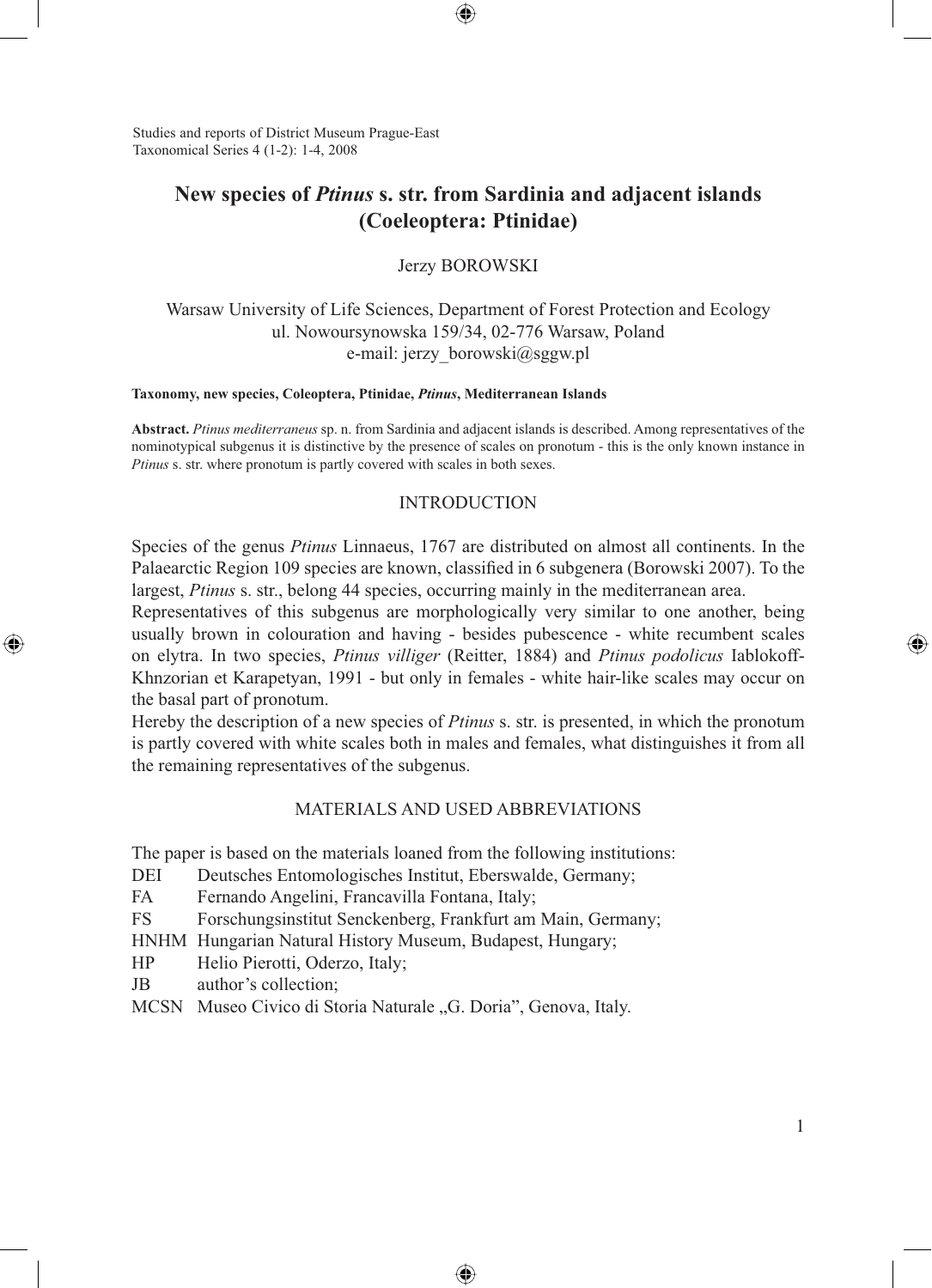#### DESCRIPTION

 $\bigcirc$ 

### *Ptinus* **(***Ptinus***)** *mediterraneus* **sp. n.** (Figs 1-6)

**Type material.** Holotype (♂): "Sardinia, Aritzo, Mte. Genargentu, Geo. C. Krüger, coll. O. Leonhard" (DEI); Paratypes: (1  $\Diamond$ ): "Sardinia, Reitter", (HNHM); (1  $\Diamond$ ): "Sardegna str. Fonni - Dèsulo su rio Aratu (NU), 950 m., 8.v.95, leg. Angelini", (FA);  $(1 \n\textdegree)$ : "Sardegna - Siniscola (NU), M. Albo, dint. cent. Guzzurra, 800 m, 4.v.1995, leg. Angelini", (FA);  $(1 \nsubseteq)$ : "Nordöstl. Villanova, 560 m., Sard., 11.iv.55, H. Kahmann Exkurs.", (FS);  $(1 \nvert 2)$ : "Is. Tavolara (SS), 24.iv.90, Pierotti", (HP);  $(1 \text{ }\beta)$ :  $\text{Arzana}$  (NU), Orriunas, m. 1400, 10.vi.2001, Pierotti", (HP); (1 ♀): "Aglientu (SS), 30.v.2004, Pierotti", (HP); (1 ♀): "Sadali (NU), *Cistus monspeliensis*, 20.v.94, Pierotti", (HP); (1 ♀, 1 ♂): "Sarule (NU) M. Gonare, 31.v.2004, Pierotti", (JB); (1 ♀): "Sardegna N-E, Archipelago di La Maddalena (prov. SS), Isola Caprera, Stagna Pi, sotto, Mirto, 7.iv.1986, R. Poggi", (MCSN);  $(1 \nsubseteq)$ : "Corsica, Ponte Leccia, 27.v.88, Pierotti", (HP).

**Description.** Male (Fig. 1). Length 2.6-2.8 mm. Body pale - to dark-brown. Antennal joints elongated, erectly pilose. Eyes large, hemispherical, strongly protruding from outline of head. Head recumbently setulose, only on anterior part of front setae erect and directed forward. Pronotal surface lustrous, sculptured with small and slightly convex papillae, with inconspicuous blunt tubercle on each side and elongated, slightly elevated one at middle just before constriction. Pronotal pilosity homogeneous, hairs short, setiform, making two longitudinal "combs" in median part and two indistinct conical tufts on lateral tubercles. Constriction covered with white, short, wide scales; also on each side of pronotum a stripe of scales extending from top of lateral tubercle to constriction. Scutellum broadly rounded apically, covered with short whitish-grey hairs. Elytra elongated, sides partly parallel, posteriorly broadly rounded. Humeral protuberances distinct but weakly protruding. Punctures coarse and deep, arranged in regular rows; intervals somewhat narrower than rows. Elytral pubescence uniform, on intervals setiform, short, erect, inclined backwards; in puncture rows similar but recumbent or but slightly semierect and as long as distance to center of the next puncture. Scales on elytra identical to those on pronotum, making two bands: anterior begins under humeral protuberance and extends obliquely to about second row of punctures; posterior runs transversely between lateral margin and third row (where it is broadest). Mesosternum, metasternum and abdomen covered with thin greyish-white hairs. Each tibia with distinct apical thorn curved inwards (Fig. 6). Aedeagus (Figs 3-5) with asymmetrical parameres: left somewhat longer, wider and more conspicuously pubescent than right. Median lobe curved apically.

⊕

Female (Fig. 2). Length 2.3-2.9 mm. Body pale-brown to chestnut in colour. Antennomeres short, strongly erectly pilose. Eyes moderately convex. Head covered with recumbent setae, only in anterior part with some erect, forward directed setae. Pronotum lustrous, finely and not prominently papillose; pronotal tubercles very indistinct. Pubescence homogeneous, setiform, short, making pair of longitudinal "combs" at middle and pair of conical tufts on sides. Pronotal constriction covered with white, short and broad scales; like in males,

⊕

⊕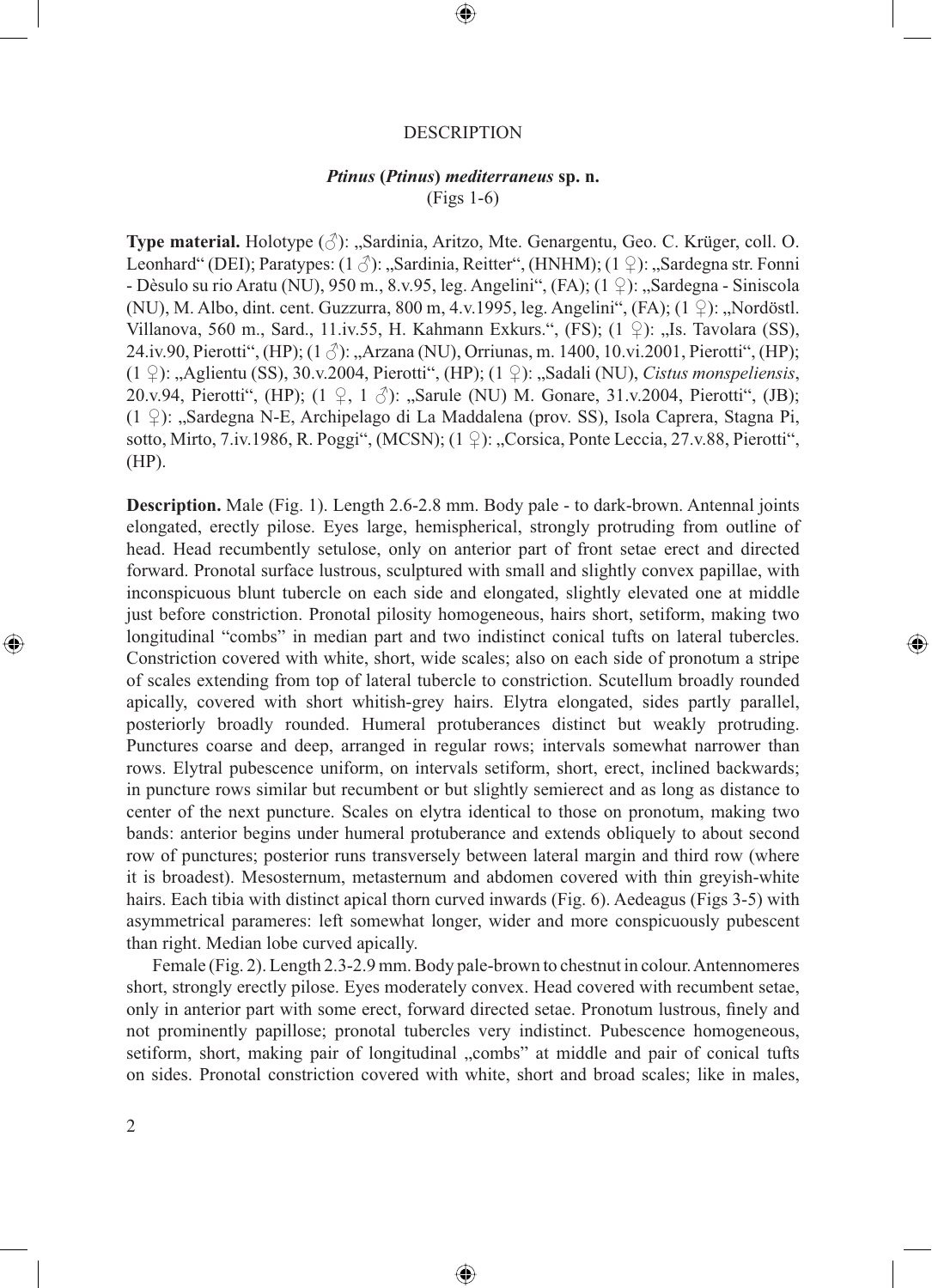

 $\bigoplus$ 

 $\bigoplus$ 

scales make also two longitudinal stripes running from lateral tubercles to constriction. Scutellum ovate, broadly rounded posteriorly, covered with short greyish-white pubescence. Elytra elliptically elongated, with very inconspicuous humeral protuberances. Intervals distinctly narrower than rows of coarse and deep punctures. Elytral pubescence uniform; hairs on intervals short, erect, directed backwards, those in rows similar but recumbent or

⊕

 $\bigoplus$